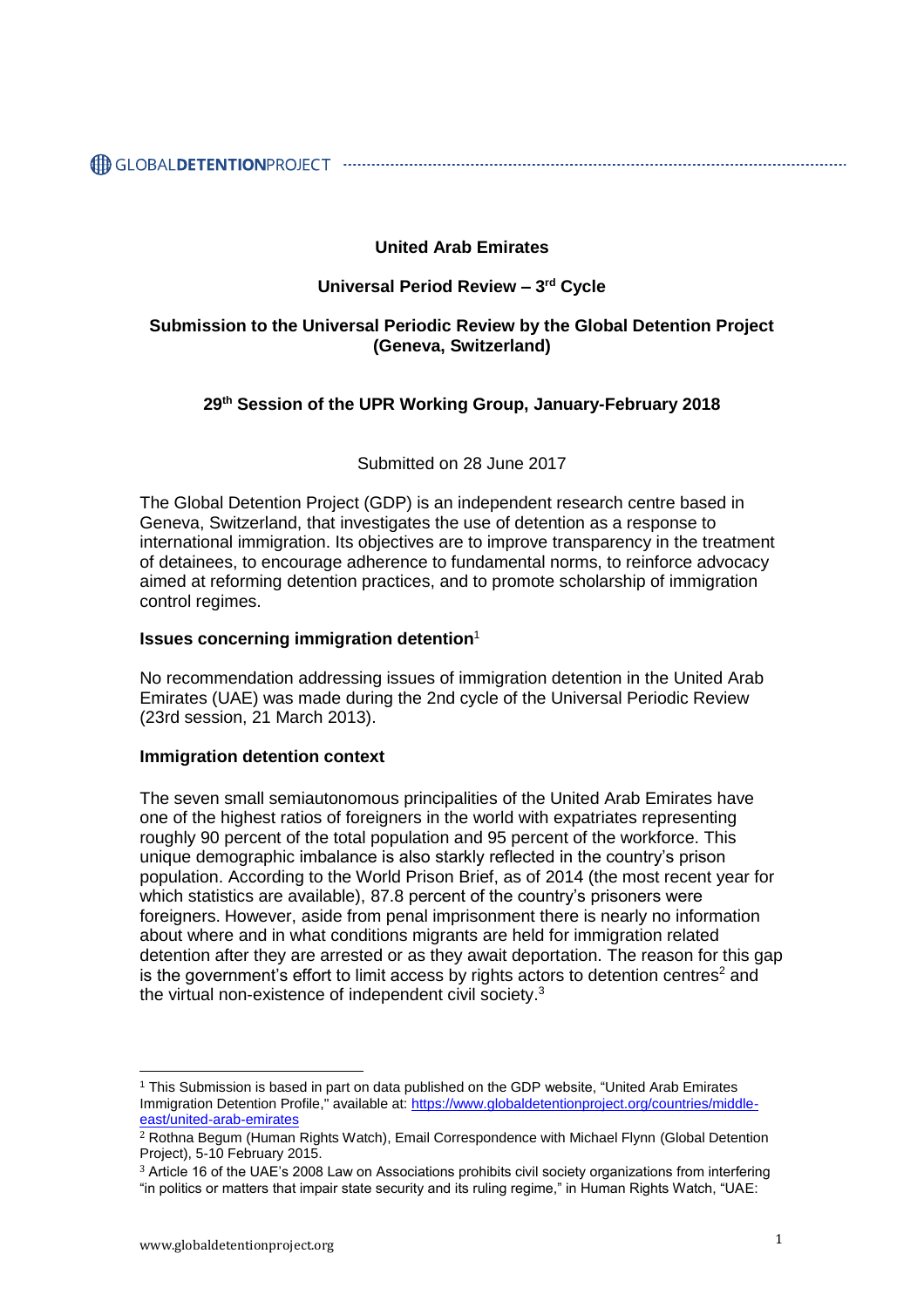Similar to other countries of the Gulf Cooperation Council (GCC), foreign workers enter the UAE through the *kafala* sponsorship scheme, which ties domestic workers' visas to their employers. Though both highly-skilled/high-wage workers and lowwage workers have migrated to the UAE, it is particularly the low-wage workers employed in certain industries—such as construction, services, and domestic work who are most susceptible to exploitation under the *kafala* scheme. According to Human Rights Watch domestic workers who leave their employer "can be prosecuted for "absconding" and punished with fines, imprisonment, and deportation." 4

#### **Laws, Policies, and Practices**

According to Article 26 of the UAE Constitution, "Personal liberty is guaranteed to all citizens. No person may be arrested, searched, detained or imprisoned except in accordance with the provisions of law. No person shall be subjected to torture or to degrading treatment."<sup>5</sup> Article 40 reads: "Foreigners shall enjoy, within the Union, the rights and freedom stipulated in international charters which are in force or in treaties and agreements to which the Union is party. They shall be subject to the corresponding obligations." Article 344 of the Penal Code reads: "Whoever illegally kidnaps, arrests, detains or deprives a person of his freedom, whether by himself or through another by any means without lawful justification, shall be punished by term imprisonment." Punishment can be up to life imprisonment.<sup>6</sup>

These strong safeguards notwithstanding, there appears to be a wide gap between law and policy in the country. Arbitrary arrests, incommunicado detentions, and lengthy pretrial detentions of dissenting citizens and non-citizens alike are commonplace in the UAE. There are also frequent reports of prison guard brutality, discrimination against non-citizens, and mistreatment and sexual abuse of foreign domestic servants and other migrant workers.<sup>7</sup>

**Grounds for detention and criminalisation**. Federal Law No (13) of 1996 Concerning "Aliens Entry and Residence," which amends provisions of Federal Law No (6) of 1973 relating to immigration and residence (hereafter Federal Law No. 6 on Entry and Residence of Aliens), prescribes detention in certain circumstances, including to execute a deportation or as punishment for violating immigration provisions.<sup>8</sup>

Aliens can be detained for up to three months for failing to maintain a valid residence permit; failing to leave the country after cancellation or expiry of an entry or residence permit; or failing to pay overstay fines (Article 21 of Federal Law No. 6 on Entry and Residence of Aliens). The Department of Nationality and Immigration is authorized to

- <sup>4</sup> Human Rights Watch, "UAE: Extend Labor Law to Domestic Workers," 22 December 2016, <https://www.hrw.org/news/2016/12/22/uae-extend-labor-law-domestic-workers>
- $\frac{1}{5}$  Constitution of the United Arab Emirates Constitutional Amendment No. (1) of 1996, [http://www.refworld.org/pdfid/48eca8132.pdf.](http://www.refworld.org/pdfid/48eca8132.pdf)
- <sup>6</sup> Federal Law No (3) of 1987 on Issuance of The Penal Code, [https://www.icrc.org/ihl](https://www.icrc.org/ihl-nat/6fa4d35e5e3025394125673e00508143/e656047207c93f99c12576b2003ab8c1/$FILE/Penal%20Code.pdf)[nat/6fa4d35e5e3025394125673e00508143/e656047207c93f99c12576b2003ab8c1/\\$FILE/Penal%20Co](https://www.icrc.org/ihl-nat/6fa4d35e5e3025394125673e00508143/e656047207c93f99c12576b2003ab8c1/$FILE/Penal%20Code.pdf) [de.pdf.](https://www.icrc.org/ihl-nat/6fa4d35e5e3025394125673e00508143/e656047207c93f99c12576b2003ab8c1/$FILE/Penal%20Code.pdf)

<sup>8</sup> Federal Law No (13) for 1996 Concerning "Aliens Entry and Residence" amending some provisions of the Federal Law No (6) for 1973 relating to immigration and residence, [http://www.sohbetna.com/business/uaelaw/federalla w6entryandresidenceaffairs/.](http://www.sohbetna.com/business/uaelaw/federalla%20w6entryandresidenceaffairs/)

Civil Society Crackdown Widens," 3 May 2011, [http://www.hrw.org/news/2011/05/03/uae-civil-society](http://www.hrw.org/news/2011/05/03/uae-civil-society-crackdown-widens)[crackdown-widens](http://www.hrw.org/news/2011/05/03/uae-civil-society-crackdown-widens)

<sup>7</sup> U.S. State Department, 2014 Country Reports on Human Rights Practices – United Arab Emirates, 2014.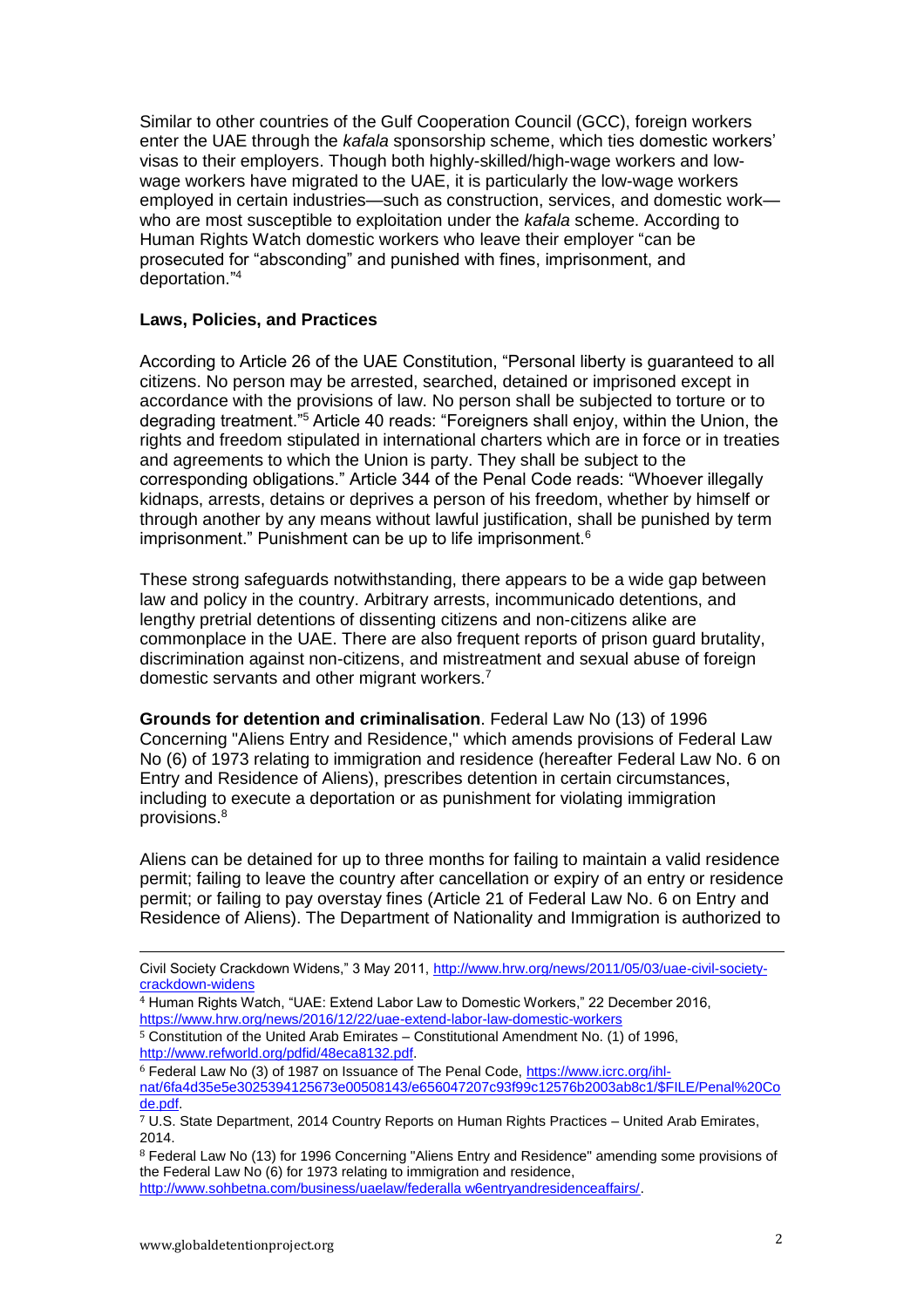order the deportation of any alien who does not have a residence permit or who has not renewed his permit in accordance with legal requirements (Article 29).

In addition, the Minister of Interior is authorized to detain any foreigner against whom a deportation order has been issued for a period not exceeding two weeks, but only if the detention is essential for executing the deportation order (Article 25). The Minister may order the deportation of a non-national—even if holding a residence permit—if convicted and the court has issued an order for his deportation; if he has no apparent means of living; or if the security authorities see that public interest or public security or public morals require his deportation (Article 23).

Under Article 26 as amended by Federal Decree - Law no. 7 of 13 November 2007, the Ministry of Interior is to bear the costs if the foreigner cannot cover the expense of deportation. Article 28 provides that anyone ordered deported may not return to the UAE, except with special permission from the Minister of Interior.

Article 31 provides that anyone who enters the UAE illegally shall be imprisoned for a period of "not less than one month" and/or pay a fine of "not less than 1,000 Dirham" (approximately \$270), followed by deportation ordered by the court. Article 35, a catch-all general provision, states that any person who violates the provisions of this law or related regulations shall be punished with imprisonment for a period not less than one month and a fine of no less than one thousand Dirham (approximately \$270).

**Length of detention.** Migrants and refugees can remain in detention anywhere from a month to more than a year. Some of the factors that can prolong detention include: difficulties getting passport/travel documents (especially for those whose passports are held by sponsors who will not return them); procuring the funds to pay overstay fees; waiting for a clearance or "no objection letter" from local police before leaving (which can be delayed if there are claims against a worker for theft, or if the migrant has any debts from loans); and in case of refugees, waiting until a resettlement country accepts them. 9

**Adherence to international norms**. The UAE has only ratified half of the core international human rights treaties. It has not ratified the main instruments relevant to protection against arbitrary detention, including the International Covenant on Civil and Political Rights and the Migrant Workers Convention. Upon ratification of the Convention against Torture, the UAE made a reservation limiting the definition of torture provided for in Article 1. In response, over a dozen states parties to the Convention registered official objections to this reservation with the UN Secretariat for being "incompatible with the object and purpose of the Convention."<sup>10</sup>

**Trafficked persons**. All forms of human trafficking are forbidden under federal law Number 51 of 2006, which provides penalties ranging from one year to life in prison

<sup>9</sup> International Organization for Migration (UAE), Email exchange with Parastou Hassouri (Global Detention Project), 28 January 2014.

<sup>&</sup>lt;sup>10</sup> United Nations Treaty Collection, Chapter IV Human Rights, Convention against Torture and Other Cruel, Inhuman or Degrading Treatment or Punishment, New York, 10 December 1984, Status as at 13 October 2015[, https://treaties.un.org/pages/ViewDetails.aspx?src=TREATY&mtdsg\\_no=IV-](https://treaties.un.org/pages/ViewDetails.aspx?src=TREATY&mtdsg_no=IV-9&chapter=4&lang=en#EndDec)[9&chapter=4&lang=en#EndDec.](https://treaties.un.org/pages/ViewDetails.aspx?src=TREATY&mtdsg_no=IV-9&chapter=4&lang=en#EndDec)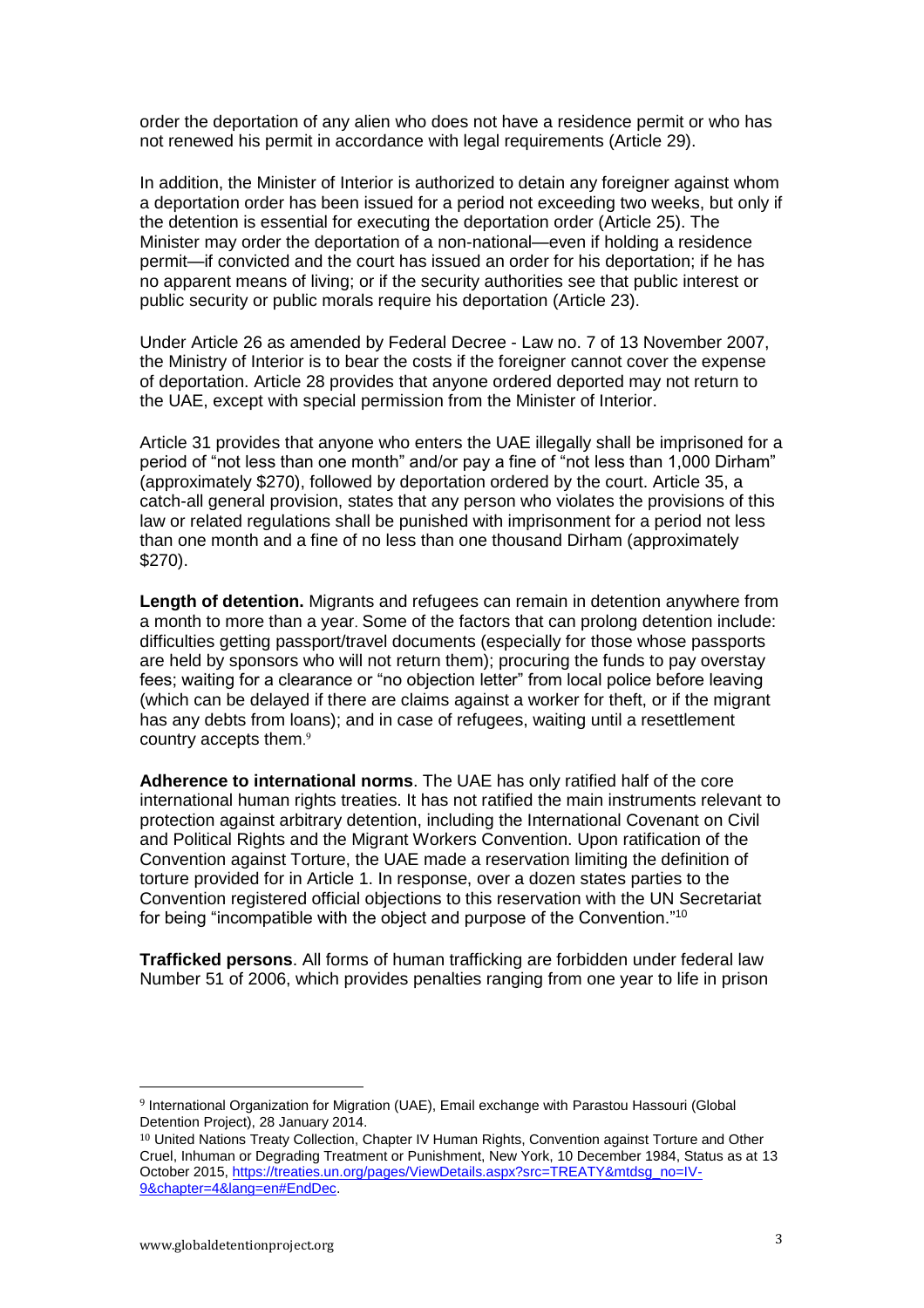as well as fines and deportation. <sup>11</sup> The law does not include protection from detention for victims of trafficking.

The UN Special Rapporteur on Trafficking visited the UAE in 2012 and received allegations of arbitrary arrests and deportation of women and girls who were not provided interpreters, detained in overcrowded rooms, and deported within 24 to 36 hours. The Rapporteur expressed concern that "trafficked persons may often be misidentified as irregular migrants and consequently, arrested, detained and summarily deported" and she recommended that victims should not be criminalised or penalised, or detained for status-related offences.<sup>12</sup>

**Minors**. The privately owned Gulf News produced a video report in 2013 from inside the Dubai Women's Central Jail in Al Aweer, which showed detained women with their children. This is one of a handful of prisons in the UAE that reportedly has a deportation function, thus we conclude that it is highly likely that accompanied children slated for deportation with their mothers are detained at the facility.<sup>13</sup>

**Access to detainees**. The UAE has neglected to provide international human rights organisations access to facilities that are used to detain people for immigrationrelated reasons. In its 2014 report on abuses suffered by female domestic labourers in the country, HRW reported: "Due to the failure of the UAE authorities to respond, Human Rights Watch was unable to visit the Ewa'a Shelters, the deportation center, and prisons. The Dubai Foundation for Women and Children said they were unable to arrange a visit to their shelter. Human Rights Watch cannot, therefore, verify the circumstances in which shelters admit foreign domestic workers or assess their conditions and treatment in shelters or when detained pending deportation or in prisons."<sup>14</sup>

Consular representatives have also expressed problems in the past attempting to visit facilities. In its 2006 report on human rights in the UAE, the U.S. State Department reported that diplomatic representatives were "refused entry to the Dubai Immigration Detention Center by the deputy director of the center to talk to with potential sex trafficking victims awaiting deportation."

On the other hand, in its more recent 2014 report on the UAE, the U.S. State Department reported that the government had begun permitting civil society groups to visit prisons, though it did not explicitly mention immigration detainees. The GDP has been unable to get first-hand accounts from any other sources who may have visited detention facilities or prisons in the UAE.

**Foreign workers**. The status of foreign workers in the UAE is governed by Federal Law No. 6 on Entry and Residence of Aliens as well as the labour law, Federal Law No. 8 of 1980.

<sup>13</sup> Gulf News, "Inside the Dubai Women's Central Jail in Al Aweer," 8 April 2013, [https://www.youtube.com/watch?v=rbhj9TMQJ3I.](https://www.youtube.com/watch?v=rbhj9TMQJ3I)

<sup>&</sup>lt;sup>11</sup> Federal Law on Combating Trafficking in Human Beings No. 51 of 2006, [https://www.unodc.org/cld/document/are/2006/the\\_federal\\_law\\_on\\_combating\\_trafficking\\_in\\_human\\_be](https://www.unodc.org/cld/document/are/2006/the_federal_law_on_combating_trafficking_in_human_beings_no._51_of_2006.html) [ings\\_no.\\_51\\_of\\_2006.html.](https://www.unodc.org/cld/document/are/2006/the_federal_law_on_combating_trafficking_in_human_beings_no._51_of_2006.html)

<sup>&</sup>lt;sup>12</sup> Human Rights Council, Report of the Special Rapporteur on trafficking in persons, especially women and children, Joy Ngozi Ezeilo Addendum Mission to the United Arab Emirates, United Nations, A/HRC/23/48/Add.1, 22 February 2013, [http://www.ohchr.org/EN/Issues/Trafficking/Pages/visits.aspx.](http://www.ohchr.org/EN/Issues/Trafficking/Pages/visits.aspx)

<sup>14</sup> Human Rights Watch, "'I Already Bought You': Abuse and Exploitation of Female Migrant Domestic Workers in the United Arab Emirates," October 2014[, https://www.hrw.org/report/2014/10/22/i-already](https://www.hrw.org/report/2014/10/22/i-already-bought-you/abuse-and-exploitation-female-migrant-domestic-workers-united)[bought-you/abuse-and-exploitation-female-migrant-domestic-workers-united.](https://www.hrw.org/report/2014/10/22/i-already-bought-you/abuse-and-exploitation-female-migrant-domestic-workers-united)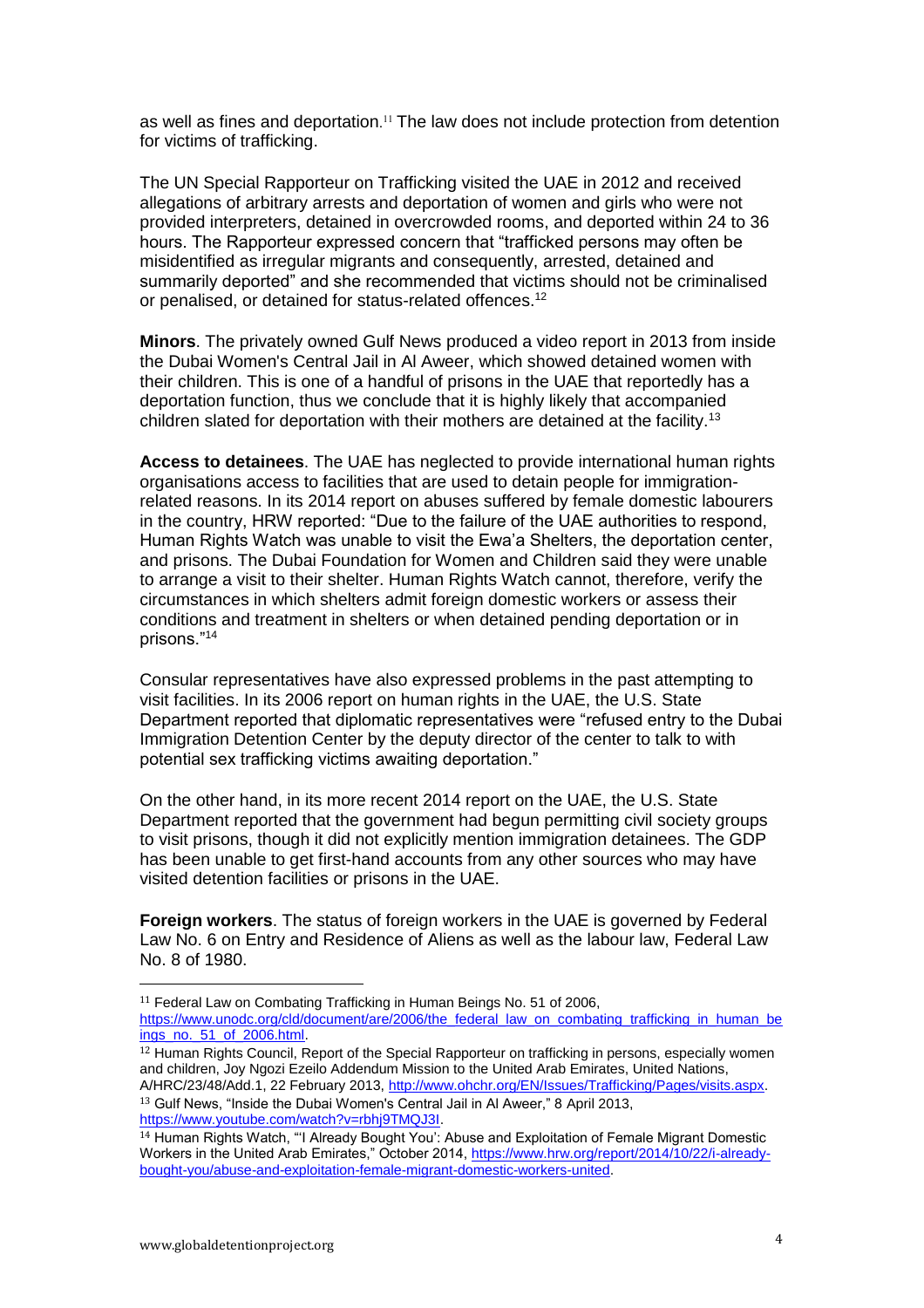Like other countries of the GCC, many households in the UAE employ female migrant workers as domestic servants. An International Labour Organisation (ILO) study on domestic workers in the UAE estimates that each household employs an average of three domestic workers, with most coming from the Philippines, Indonesia, Sri Lanka, India, and Ethiopia. <sup>15</sup> As domestic workers are not covered in labour laws (Article 3 of Law No. 8 of 1980 specifically exempts "domestic workers working in private residences"), and as they work in the isolation of the private household, they are particularly vulnerable to abusive work conditions and exploitation. Domestic workers interviewed for the ILO study expressed feeling that they were completely controlled, isolated, and subject to demeaning treatment. The report fails to provide any details regarding potential detention of runaway domestic workers.

#### **Detention Infrastructure**

GDP has information indicating that there are at least seven facilities in the UAE that are currently used for immigration-related detention and that only one of these facilities—the Amjan Immigration Office—is immigration-only. All of the other facilities appear to combine criminal incarceration with immigration functions. And of these, only two, the Sharjah Jail for Men and the Al Sadr Prison, appear to have some system for segregating migrant detainees from the rest of the prison population. In addition at least one of these facilities, the Dubai Central Jail for Women in Al Aweer, detains accompanied children alongside their mothers.

There are few current reports detailing conditions of detention facilities. According to the U.S. State Department's 2014 Country Reports on Human Rights Practices prison conditions in the UAE vary widely. There were "unconfirmed reports that police and prison guards mistreated individuals" and in Dubai prisoners "reported poor sanitary conditions, inadequate lighting, and poor temperature control. Some prisons were reportedly overcrowded, especially in Abu Dhabi and Dubai." The U.S. State Department also reports that "Ombudsmen cannot serve on behalf of prisoners and detainees. Prisoners had a right to submit complaints to judicial authorities; however, details about investigations into complaints were not publicly available."

## **Key priorities for the United Arab Emirates with regards to immigration detention:**

- **To provide public statistics on the practice, scope and conditions of immigration detention;**
- **To ensure that trafficked persons are identified and not criminalised and placed in immigration detention;**
- **To ensure that women and their children slated for deportation are not detained and establish non-custodial, effective and accessible alternatives to detention;**
- **To ensure that domestic workers are covered by labour laws so that they are not treated as "runaways" when fleeing from abusive working**

<sup>15</sup> Rime Sabban, "Women Migrant Domestic Workers in the United Arab Emirates," *Gender and Migration in Arab States: the Case of Domestic Workers*, International Labour Organization, June 2004, [http://www.ilo.org/wcmsp5/groups/public/---arabstates/---ro](http://www.ilo.org/wcmsp5/groups/public/---arabstates/---ro-beirut/documents/publication/wcms_204013.pdf)[beirut/documents/publication/wcms\\_204013.pdf.](http://www.ilo.org/wcmsp5/groups/public/---arabstates/---ro-beirut/documents/publication/wcms_204013.pdf)